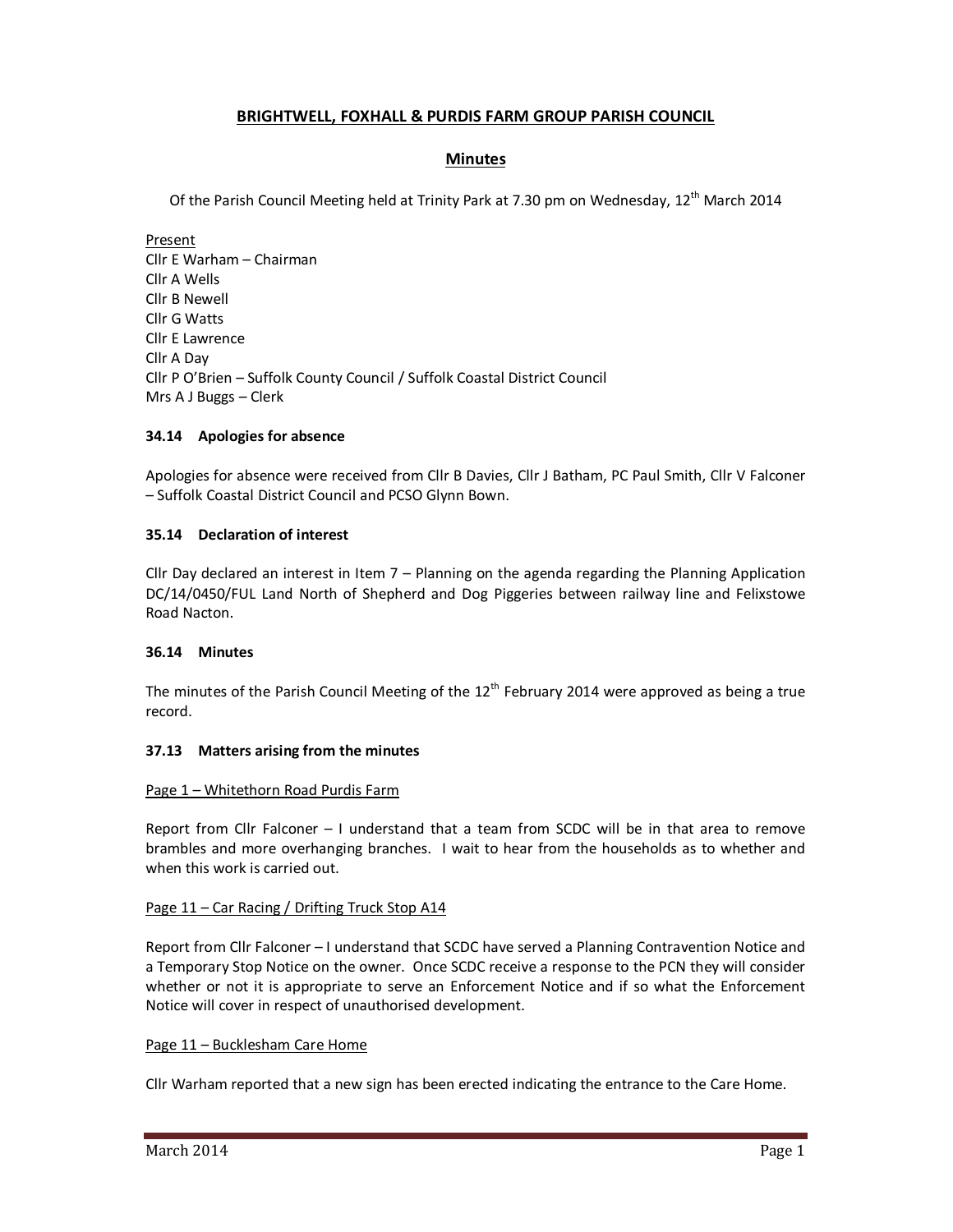### **The meeting was adjourned to receive reports from:**

• Cllr O'Brien – Suffolk County Council / SCDC Council – written report

### **County Council Report**

### SCC Delivers on Council Tax Freeze Pledge

SCC voted to freeze council tax (2014/15) for the fourth year at its budget meeting on 20th February. The council will be saving £38.6million over the next year to meet a budget gap caused by on-going reductions in government grant and increased demand for services. This is the first part of plans to save £156million over four years. Despite the tough financial climate, the council will be pushing ahead with important projects, such as 'Raising the Bar (driving up attainment levels in education) and the roll-out of super-fast broadband across Suffolk.

### £1.5million Investment in Apprenticeships

The county council is set to invest in three programmes to encourage the growth of apprenticeships. SCC will do this by: making apprenticeships more accessible to employers, raising the profile of apprenticeships in schools and in highlighting the benefits of apprenticeships to the local economy, employers and young people. The programmes will aid businesses, training providers, communities and, the young people. Young people will be offered free, impartial support to identify suitable apprenticeship opportunities and apply for vacancies.

#### Young People Urged to Speak Out Against Abuse

SCC is collaborating with Suffolk Constabulary and the Suffolk Domestic Abuse Partnership to urge young people across the county to 'be brave and speak out against abuse in a relationship'. An 'Abuse in a relationship is never ok' initiative is running across the county, to raise awareness of the increasing cases of abuse in teenage relationships. As part of this, the Domestic Abuse Partnership is working with schools to provide training for teachers as well as pupils.

#### Meeting Regarding the Orwell Bridge

I attended the meeting on March 6, initiated by the Police & Crime Commissioner and SCC Transport, to discuss ways to tackle the appalling hold ups that continue to blight the Orwell Bridge through accident or weather.

I have long held the view that a speed limit be imposed on the Orwell Bridge plus that lorries be kept to the inside lane. A speed limit was discussed and agreed upon but the idea of lorries being kept to the inside lane was rather dismissed as impractical (farm vehicles on the road). It was further prosed that volunteers/PCSOs take on the duty of directing traffic, on to the diversion routes during closure, when necessary. Communication is vital, once closure of the bridge happens, and signage on A12/M25, as well as A14, was recognised as crucial.

However, a Northern By-Pass is unlikely to be a reality. (Even if a by-pass was agreed it would take 10years from now to come to fruition!) So, it is a case of fast and good communication, diversionary routes signed and manned, in appropriate places, and speed restrictions prior to and after the bridge.

## Police and Crime Panel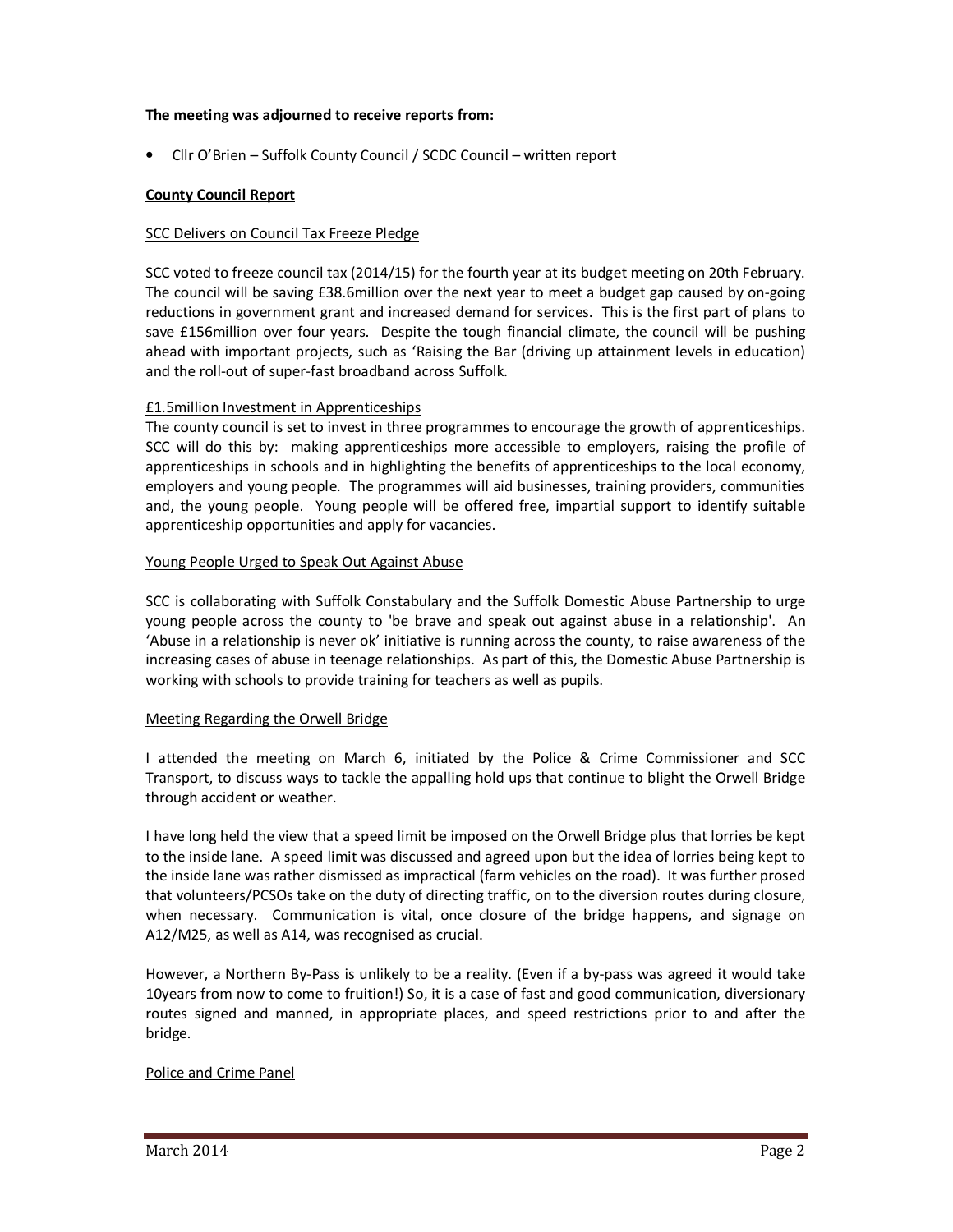I had a meeting, 27th February, to discuss the Forward Agenda for the Panel and our next major item is that of the Policing Plan's Objective 2, 'Solving'. The crime solving rate for Suffolk is not good and the Panel will be asking pertinent questions. The vice chairman and I are having informal talks with PCC 11<sup>th</sup> March

## Traffic Lights

I am delighted to report that there will be no traffic lights at the junction Felixstowe Road/Nacton Road, Bishop's Hill.

## **District Council Report**

SCDC agreed that there will be no increase in council tax 2014/15

- Cllr Falconer Suffolk Coastal District Council no report.
- Suffolk Police PC Paul Smith written report

## **Monthly Report February 2014**

| Parish                        | No. of crimes recorded | Same month last year |
|-------------------------------|------------------------|----------------------|
|                               |                        |                      |
| <b>Brightwell</b>             |                        |                      |
| Bucklesham                    |                        | 9                    |
| Foxhall                       |                        | 8                    |
| Levington                     |                        |                      |
| Nacton                        |                        | 8                    |
| <b>Newbourne</b>              |                        |                      |
| Purdis Farm                   | 11                     | 17                   |
| Waldringfield                 |                        |                      |
| <b>Total Crime This Month</b> |                        | 44                   |

This month's recorded crime was 17. The level of recorded crime for the same period in 2013 was considerably higher (44).

Brightwell had a crime free month this month; they are also joined by Foxhall, Newbourne and Waldringfield

Bucklesham recorded 2 crimes this month; officers investigated a report of Theft Other, whereby over a 2 month period unknown persons removed a heating pump from a stored caravan. Officers also investigated a report of Burglary Other building, roof tiles were removed from an outbuilding on a small holding.

Levington had a total of 3 crimes reported this month, 2 were reports of Arson and a report of Criminal Damage Other Building, all have been linked as they occurred at the same location Suffolk Yacht Club on the same date, and enquiries are on-going.

Nacton had just 1 reported crime, 2 handbags were taken from a locked car parked in a public car park, and the victims have been given suitable security advice.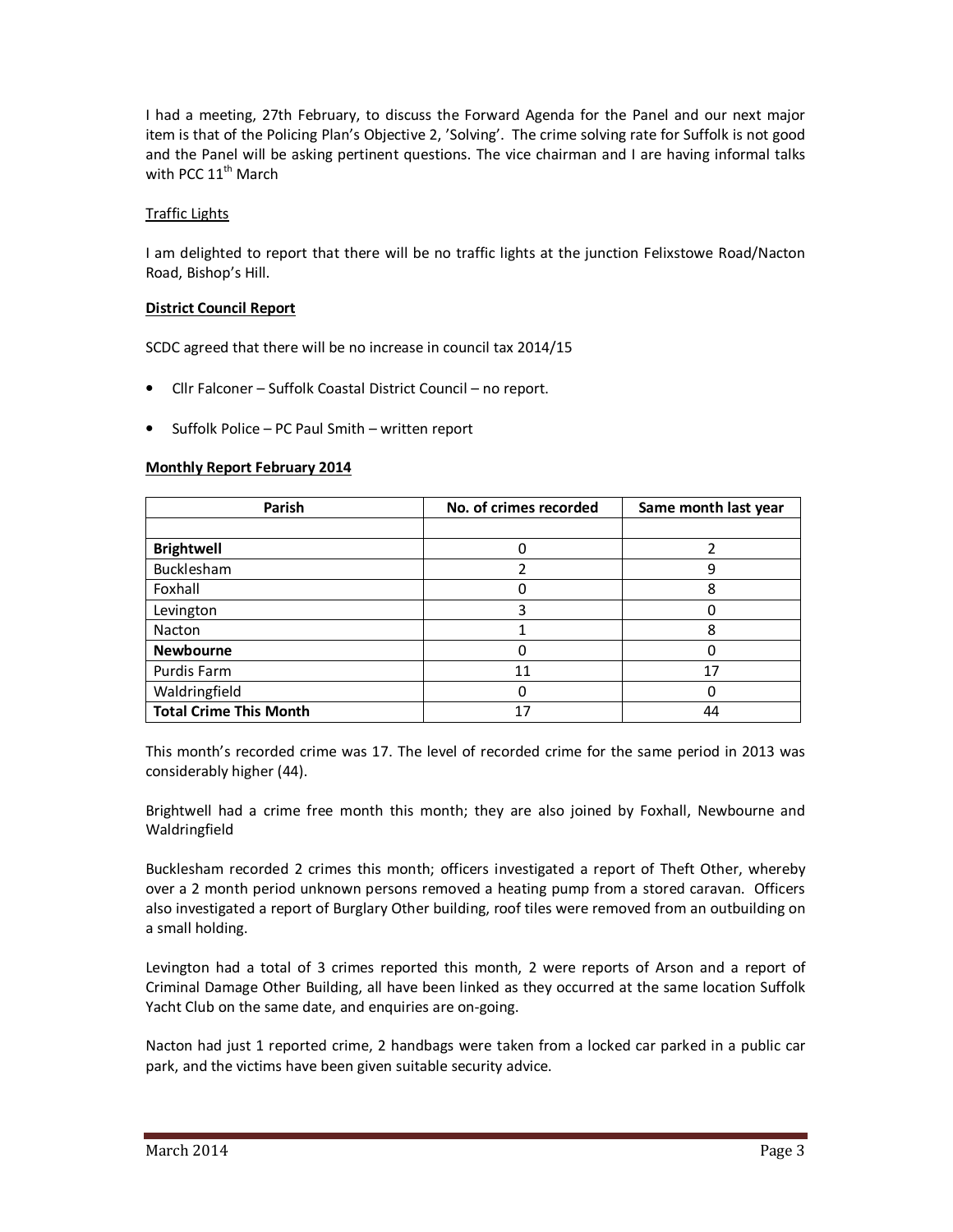Purdis Farm had 11 recorded crimes, 7 of these were Theft from Shop. 3 relate to Homebase all have been linked and 1 suspect is being sought for all 3 crimes, the other 4 relate to Sainsburys, 2 people were given Community Resolutions and a 3rd given a Fixed Penalty Notice a suspect is still being sought for the 4th crime. There were 2 reports of Theft from a Motor vehicle, 2 cars parked on a residential road were entered and various items taken, security advice was given to the victims; these crimes have been linked due to proximity. Officers investigated a report of Theft Other and Fraud which have been linked, whereby when shopping the victim dropped her loyalty card which was subsequently used to obtain money off of fuel, CCTV is being looked at and enquiries are ongoing.

A view of crime maps and data can now be found on the Internet www.police.uk

The next Public Community Engagement Meeting is being held on Tuesday 25 March at Trimley Sports & Social Club from 6pm.

### **The meeting was re-convened.**

### **38.14 Clerk's Report**

The Clerk's report had previously been circulated and it was agreed that some of the items should be discussed as per the agenda.

### Waldringfield Application – Application for the Re-designation of Footpath 10 to Bridleway

The Clerk to Waldringfield Parish Council has replied as follows:

"I have copied the response from BT's land manager to give you a flavour of the situation. Essentially, nothing will be done (easily) without their cooperation and that will only be given after planning permission is granted for Adastral Park. As all, but a small part of the proposed bridleways are on BT's land, it is a bit of stalemate.

#### *Dear Mr Lines*

*Thank you for your email.*

*You are indeed correct that the identified footpaths are within land owned by BT. This includes the*  existing bridleway alongside Heath Road and the potential connection south of your blue line in the *south east corner of the site. It does not include the field and diagonal footpath to the south east of the site that heads towards Waldringfield.*

*It is part of the intention of the master plan for development of this land that these routes could become bridleways in due course to facilitate use by cyclists and leisure horse riders. However, BT would be reluctant to see any change in their status until the planning application for development of the land has been approved. This is because it would not be in BT's best interests to make changes that could prejudice its future flexibility in preparing detailed plans and designs for the development of the land. If this issue is pressed at this time BT would have to consider whether or not to raise a formal objection.*

*You will be aware that the Council's Core Strategy is the subject of a Judicial Challenge brought by the No Adastral New Town lobby group with the support of a number of other local individuals and organisations with the aim to further frustrate the development of the land even though it is now the*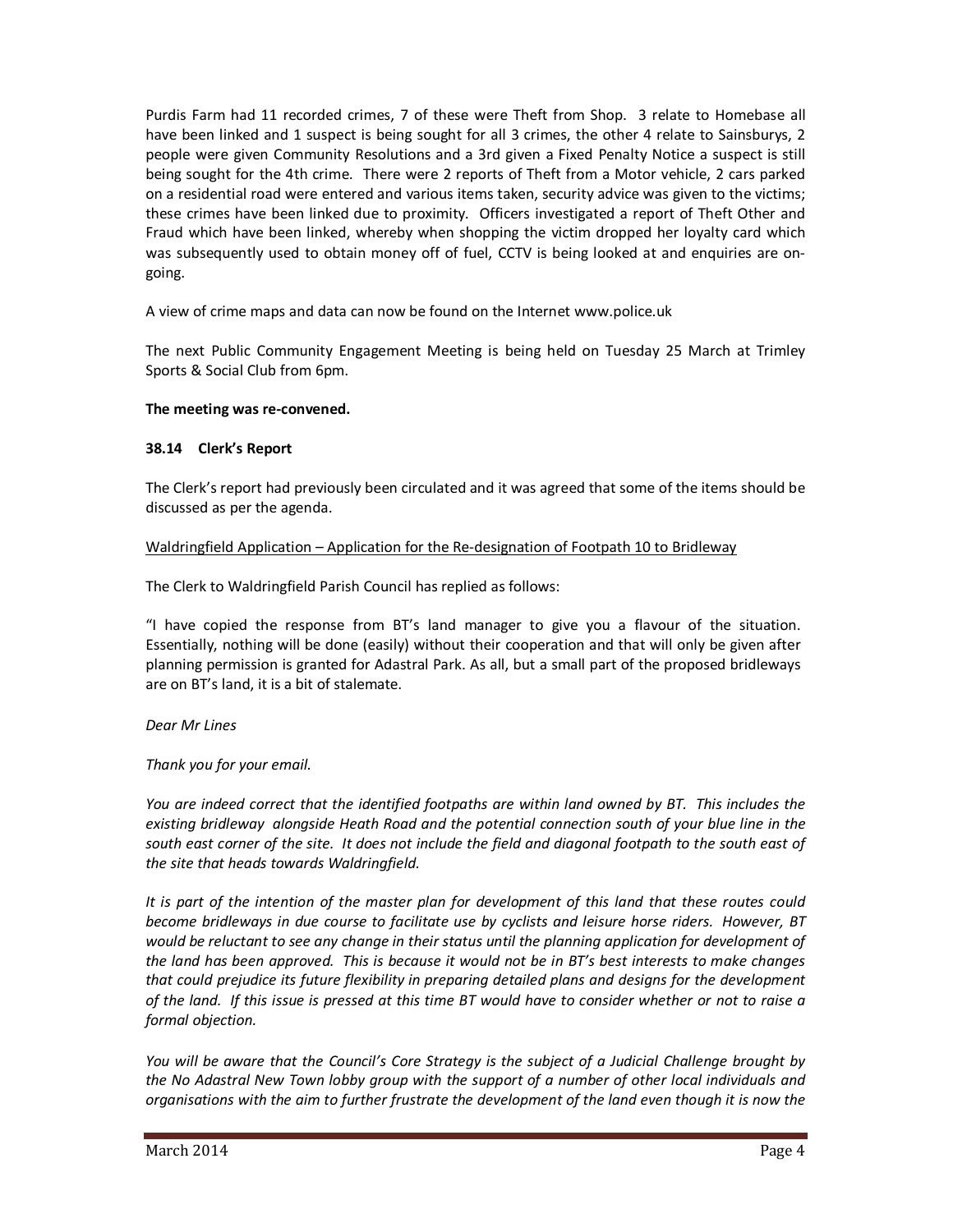*key proposal in the adopted local plan. This has further delayed the consideration of BT's planning application at a time when all other parties, including it would seem, your Parish Council, would like to see issues resolved that would enable development and other changes to take place swiftly to deliver much needed homes and jobs and improved access to green space.*

*When this Judicial Challenge is determined and outline planning permission granted, BT would be happy to consider the future status of the footpaths again. I am sure that you will understand their reluctance to do so at this time.*

*If you have any further questions, please do not hesitate to contact me directly.*

The Council still wishes to go ahead, but has deferred action for the time being."

### Letter Received from SCDC – Footway Standard Lighting: Planned Introduction of Part Night Lighting

"I am writing to you in connection with Suffolk Coastal District Council's planned introduction of Part Night Lighting to its Footway Standard Lighting installations.

On 3 December 2013 SCDC's Cabinet approved a Part Night Lighting Exemption Criteria that is attached to this letter. This criteria is the basis for capital expenditure by the District Council for an Invest to Save Scheme which involves fitting "Telecell" equipment to its lighting assets. These will communicate with SCC base stations that support an Intelligent Lighting System (ILS) called Telensa which allows the monitoring and control of each lighting unit.

The estimated energy saving for SCDC is £30k per year (based on 2013/14 cost estimates). This has been calculated on the basis that were deemed appropriate the Council's lighting is switched to "Part-Night Lighting" which in this context means, the lighting will continue to switch on when the ambient light falls to a pre-determined level but will then switch off at midnight.

Part night lighting and dimming has already been introduced to Suffolk County Council (SCC) Street Lights. Part night lighting is when a street light can be switched off for part of the night, generally between midnight and 5.30am. Suffolk Coastal District Council (SCDC) is to introduce a similar part night light switching regime for the footway standard lighting that it is responsible for.

The lighting will switch on again from 5.30am to dawn if dawn is not earlier than 5.30am.

SCC will manage the ILS and the SCDC Part Night Lighting for the District Council. This will be in conjunction with the County Council managing the ILS and Part Night Lighting regime for its owned street lighting assets. The SCDC Part Night Lighting Exemption criterion is attached. This is in line with the Suffolk County Council criteria and is based on guidance from the Institute of Lighting Engineers, experiences of other Lighting Authorities and concerns raised by the public regarding part-night operation midnight to 5.30am.

In applying the exemption criteria a list by Parish and Location and showing which lighting units are considered not to be switched to part night operation has been compiled and is also attached.

 Appended to this letter are a series of Frequently Asked Questions (FAQs), providing the background to the proposals, detailed information about the equipment that will be used and criteria for the introduction of part-night lighting.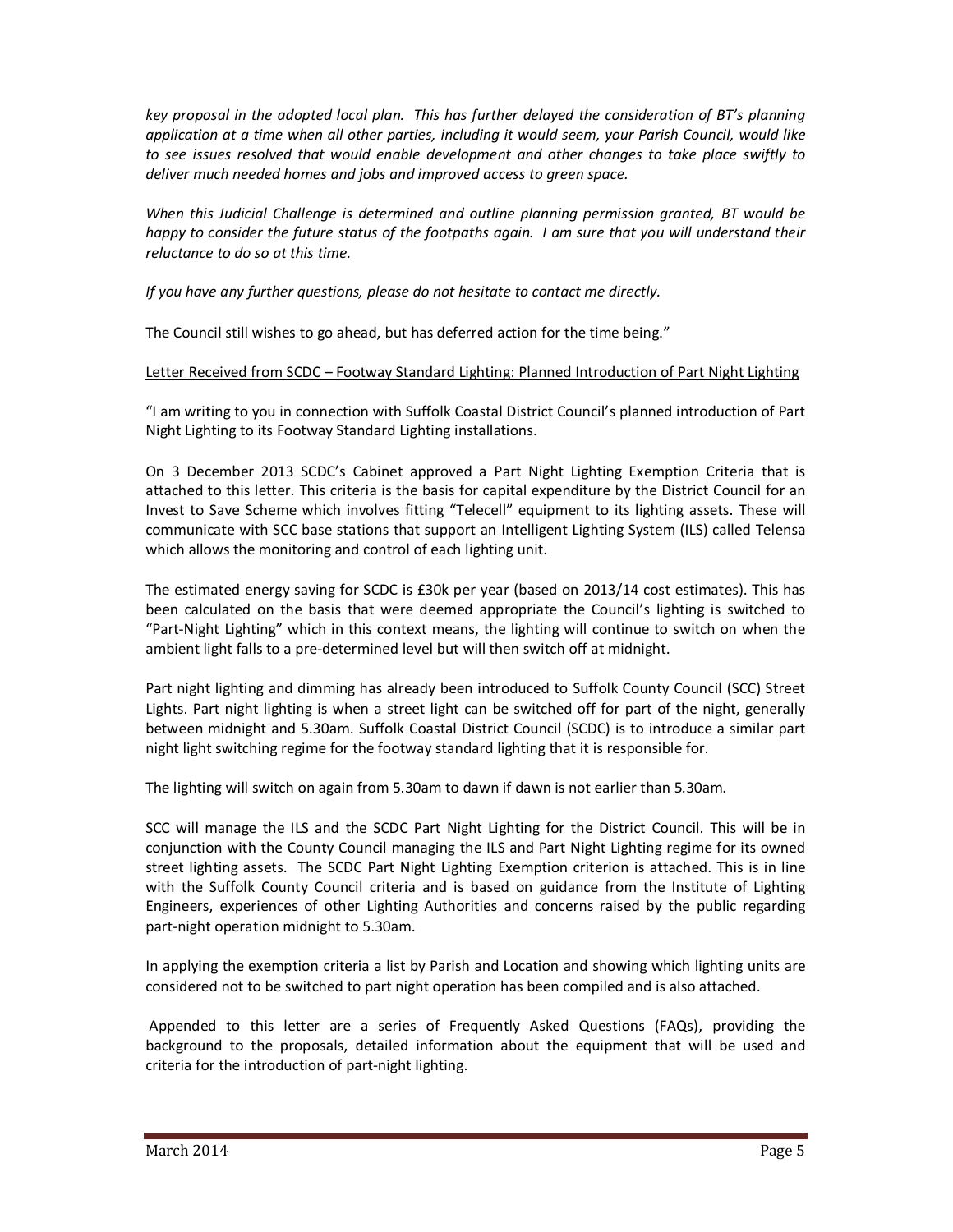SCC engaged with the Police as part of the implementation of their project to introduce Part-Night Lighting during late 2010 and early 2011. The SCC street lighting management have stated the Police continue to be generally very supportive of the County Council's part-night lighting policy. SCDC is also consulting with the Police as part of its planned introduction of Part-Night Lighting.

Public feedback, through Town and Parish Councils, will also be invited by SCDC after a settling down period of one month following the operational introduction of part night, where appropriate, to the District Council's footway standard lighting installations. The system does provide complete flexibility of settings and allows for reversals of settings in the event that they proved to be hazardous or ineffective in any particular area.

Please send your written comments to me at SCDC Melton Hill Offices, Woodbridge IP12 1AU or by email for the attention of David Gallagher to lacey.crowe@suffolkcoastal.gov.uk by 30th April 2014.

### East Suffolk Growth Plan 2014/2025

Letter received from Economicregen as follows:

"East Suffolk is a unique place with distinctive economic strengths.

Working together, Suffolk Coastal and Waveney District Councils have put together a strategy, the East Suffolk Growth Plan, to safeguard and enhance the economy of East Suffolk. The attached draft strategy sets out the councils' vision for economic prosperity and we are keen to receive your feedback.

We are working in partnership with NALEP to deliver the Strategic Economic Plan and with Suffolk County Council to deliver the Suffolk Growth Strategy. The purpose of the attached East Suffolk Growth Plan is to complement, add value and provide a more local focus to these regional growth ambitions.

Kind Regards, Cllr Andy Smith and Cllr Bruce Proven. Portfolio Holders for Community and Economic Services

Please let us have any feedback by emailing - economicregen@waveney.gov.uk by Monday 31st March 2014.

#### **39.14 Planning**

#### Proposed Development of the Hollies

Following the presentation from the agents for the development of the Hollies, the Parish Council agreed that they would support the planning application on the following basis and these comments should be submitted to Martin Last of the Last & Tricker Partnership.

- 1. Adequate car parking should be provided for both residents and visitors and the grass area situated at the frontage of site should be grasscrete.
- 2. Maximum of 10 dwellings on the site.
- 3. Provision for affordable housing which should include bungalows.
- 4. Pedestrian access should be provided to the bus stop on Bucklesham Road.
- 5. Single access to site; centrally placed.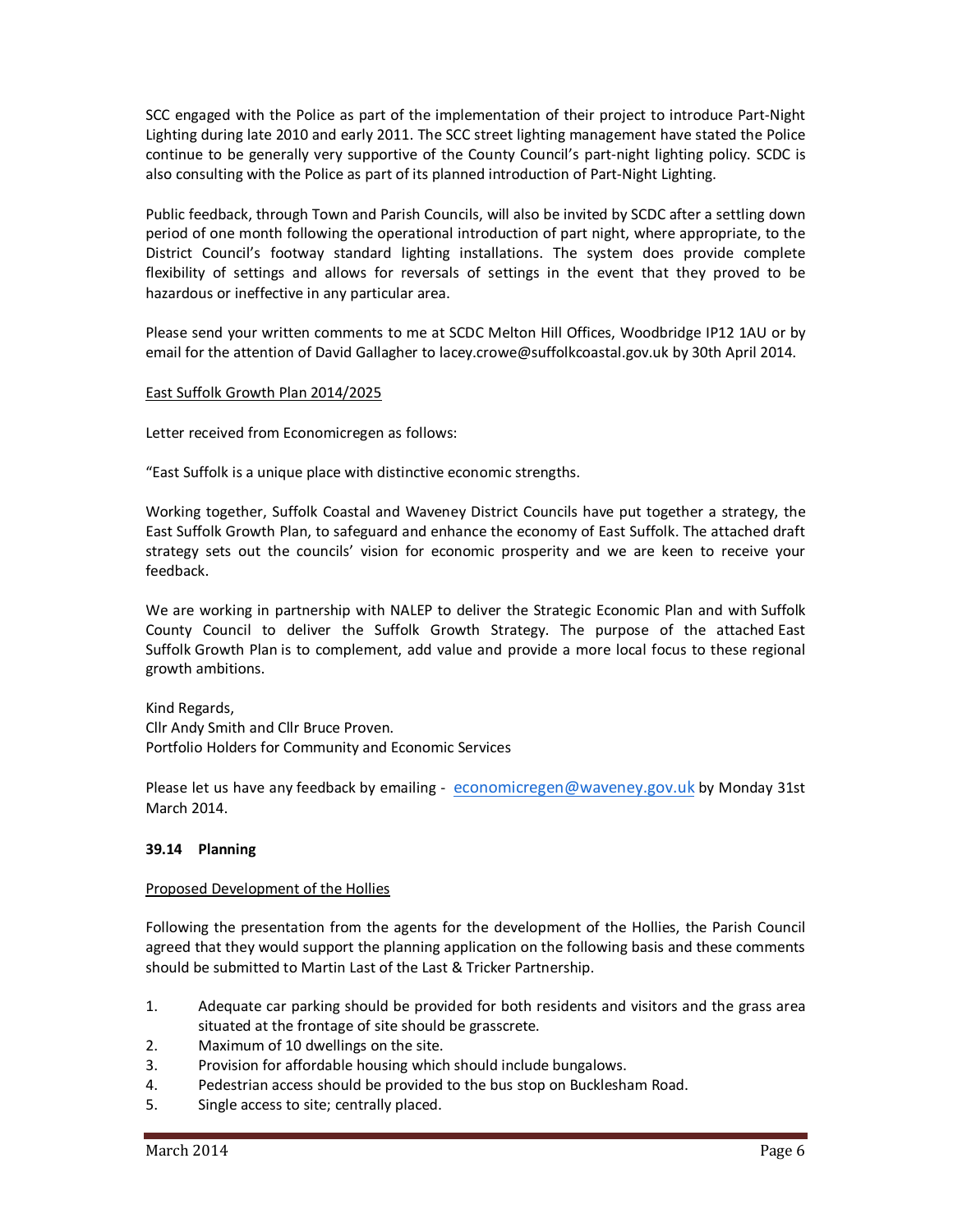6. Enhancements to Straight Road including a speed restriction to be imposed.

It was reported that the site security had again been breached. It was agreed that the Clerk should Report the security issues to Environmental Health. **Action: Clerk** 

### Planning Applications for Consideration

DC/14/0450/FUL – Land North of Shepherd and Dog Piggeries between Railway Line and Felixstowe Road Foxhall – Change of use from existing retail/storage area for plants (C03/126) to car sales and outdoor display.

### PC Comments:

The Parish Council object to the above application for the following reasons:

- 1. Over-development of car sales facilities. There are already three car sales businesses in the area. The effect would be to make the whole area look like a garage forecourt.
- 2. Increase in vehicular movements on an already busy road. There would be additional parking for public who are visiting the site which is likely to be seven days a week.
- 3. The development is not in keeping with the area and would be more visually intrusive than the existing use; DM21 and DM23 Aesthetics & Residential Amenity.
- 4. The potential for increased lighting and signage which would be detrimental to the local residents; DM26 Lighting.

If planning permission were to be granted it should be limited to a three year period to allow for the situation to be reviewed.

#### **Action: Clerk**

#### **40.14 Community Enabling Fund 2013/2014 and 2014/2015**

Following discussion it was agreed that the Parish Council did not have any suitable projects to submit to Suffolk Coastal District Council. **Action: Clerk** 

## **41.14 Parish Plan Distribution / Parish Councillor Recruitment / Paws on Patrol**

The Clerk reported that arrangements had been made for the delivery of the Parish Plan Summary costing £180 plus VAT by Optic Marketing. It was agreed that the Clerk should liaise with Optic Marketing regarding the distribution (roads / IP addresses).

Cllr Day reported that Cathy Shelbourne had agreed to edit and proof read the content of the Parish Newsletter. The content of the newsletter to include;

#### Parish Councillor Recruitment

Paws on Patrol, Micro chipping (Dogs Trust) and Community Speed Watch Event  $-30<sup>th</sup>$  May 2014 Parish Council Annual General Meeting and Parish Meeting on the 14<sup>th</sup> May 2014 "What has the Parish Council achieved over the last 2 years?"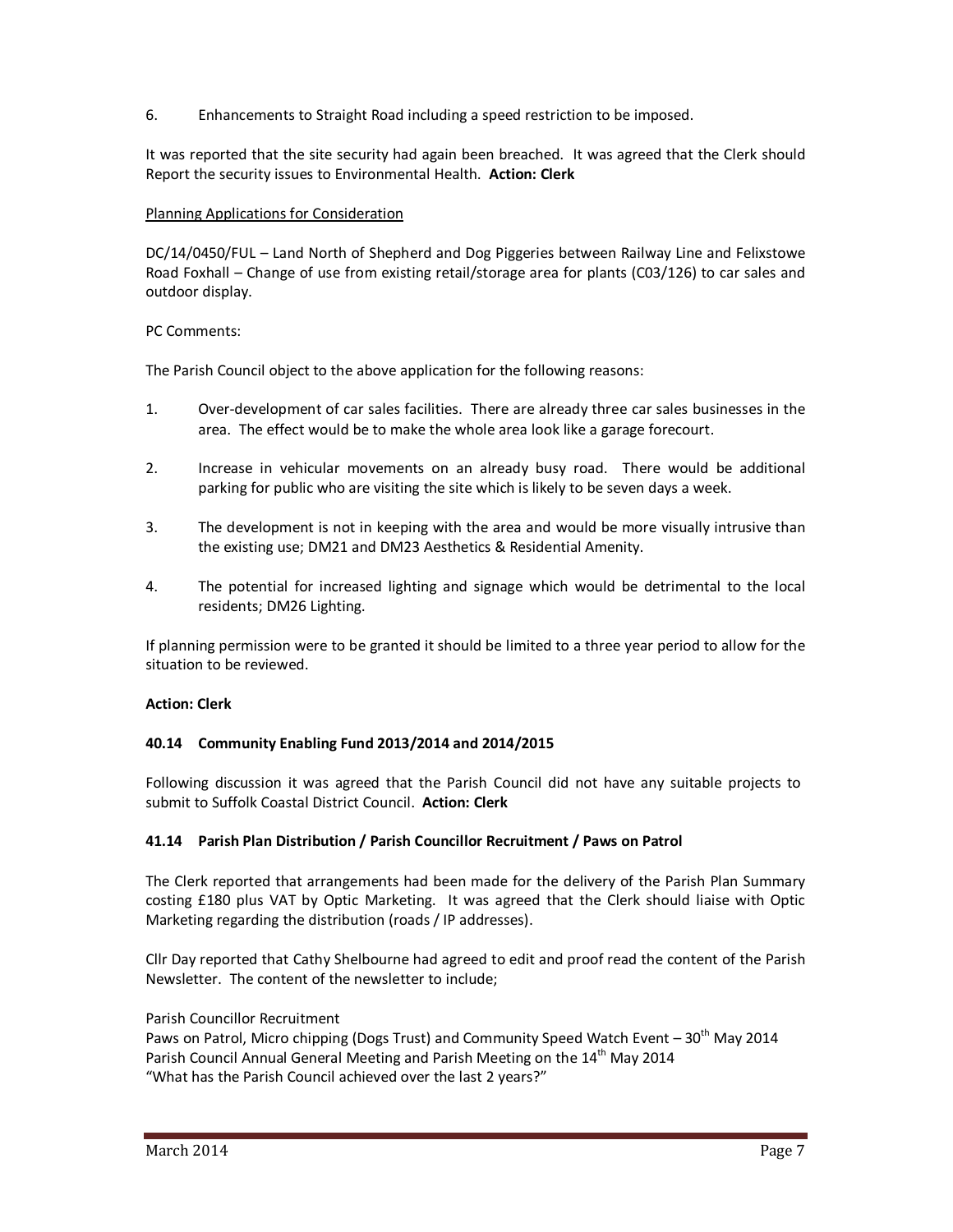It was agreed that the Parish Newsletter should be delivered during the first week of May 2014 by Optic Marketing.

Following discussion Cllr Warham proposed, seconded Cllr Watts that the above arrangements be accepted – all in favour. **Action: Cllr Day / Clerk** 

### **42.14 Approval of Procedures / Standing Orders**

The Clerk reported that the Parish Council should minute the acceptance of the Standing Orders and the Appointment of the Internal Auditor each year.

It was proposed by Cllr Warham, seconded Cllr Watts that the following Standing Orders should be accepted and that the Internal Auditor Heelis and Lodge should be appointed – agreed. **Action: Clerk**

Code of Conduct Freedom of Information Asset Register Grant Policy Complaints Procedure Financial Regulations Internal Audit Procedure Standing Orders Information available from Brightwell, Foxhall & Purdis Farm Group Parish Council under the Model Publication Scheme Risk Assessment

## **43.14 Locality Budget 2014/2015**

The Clerk reported that the Locality Budget for 2014/2015 would be £1,700. Following discussion Cllr Day proposed, seconded Cllr Wells that a portion of the Locality Budget should be used for the publication of a newsletter in May 2014. The estimated cost of the publication would be approximately £350 excluding the cost of the professional design – all in favour. **Action: Cllr Day / Clerk**

#### **44.14 Dog Waste Bin Meadow Crescent**

The Clerk reported that she had received a request from a local resident via Theree Coffee / Cllr Falconer to site a dog bin and warning signs to be situated on the entrance to the park and children's play area in Murrills Road. Following discussion it was agreed that Cllr Lawrence would assess the situation and report back to the next meeting. **Action: Cllr Lawrence** 

#### **45.14 Finance**

Income None

| Expenditure                                   |         |
|-----------------------------------------------|---------|
| A J Buggs (Salary and Expenses February 2014) | £242.21 |
| Optic Marketing (Distribution of Parish Plan) | £216.00 |